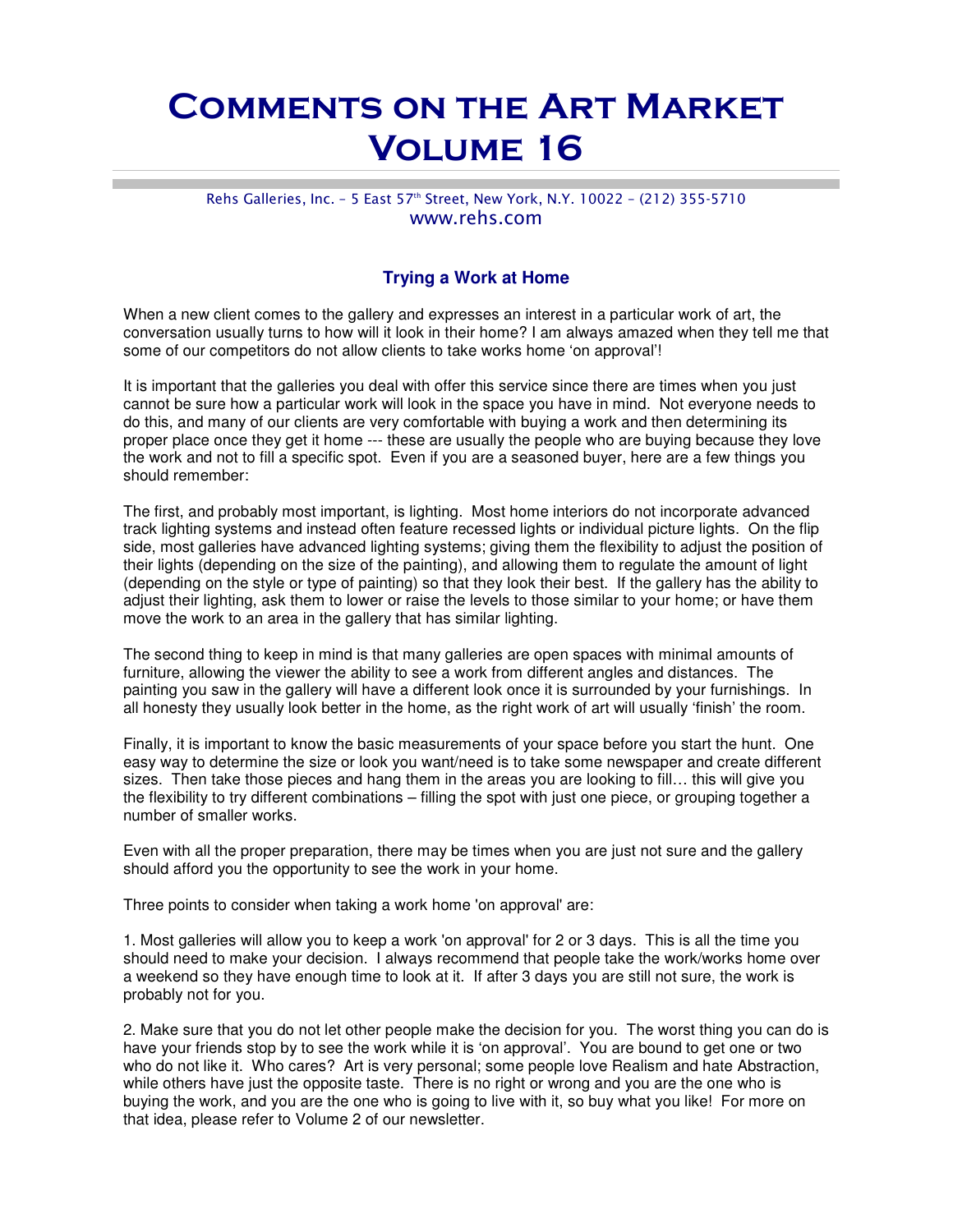3. Discuss the costs involved. Most galleries will be happy to send the work at their expense, but should you decide to return it they may require you to cover the round trip shipping costs.

**Is There Someone Else Bidding?**

 $\overline{\phantom{a}}$  , we can assume that the contract of the contract of the contract of the contract of the contract of the contract of the contract of the contract of the contract of the contract of the contract of the contract

The auction process is one in which you need to place a great deal of faith and trust in both the auction room and the auctioneer. When a work of art comes up for sale there is often a secret minimum price at which it will sell – this is called 'the reserve'. Now here is an interesting thing to ponder. You see an item in an auction that interests you and it is estimated at \$10,000 - \$15,000. Unknown to you is the reserve price – for this instance we will use \$9,000. You attend the sale and the lot opens at \$4,000 and you start bidding. How do you know if you are actually bidding against another interested party or if you are just bidding against the owner's reserve price? The answer is – you do not. Even worse, in some cases, you may even be bidding against the owner himself or one of his friends – an illegal act known as 'shill' bidding.

In Volume 6 of my newsletters I reported on a recent case of 'shill' bidding – well, another alleged case has surfaced. The following is a synopsis of articles in the current issues of the Antiques Trade Gazette (ATG) and the Maine Antique Digest (by Clayton Pennington):

Pennington states that…Three people were arrested on February 6 for their alleged participation in shill bidding on hundreds of auctions of Rene Lalique glass on eBay.

Authorities charge that David Weinstein, John Danis, and Diane Grismore conspired between September 1999 and January 2002 to bid on auctions hosted by Danis using their own eBay User IDs and the User IDs of others.

None of the three have been indicted.

ATG goes on to report that ... The complaint filed in federal court on February 14, alleges the bidding scheme, which involves a conspiracy to drive up bids on an item on behalf of the vendor... total[ed] more than \$1.3 million, including individual pieces that sold for more than \$15,000 on the online auction Website.

Pennington continues to point out that ... an affidavit filed by Postal Inspector Sandra Spector reveals that since Danis became a member of eBay in May 1999, he has offered approximately 1371 items for auction. Of those approximately 1371 auctions, approximately 844 are items related to Rene Lalique glass artwork… of these… approximately 639 are pieces of Lalique glass artwork … Spector believes… at least 429 (67%)involved shill bidding by Danis, Weinstein, or Gismore.

Pennington also revealed that... Danis left plenty of positive feedback in the Internet user profiles of Weinstein and Gismore. Of the 24 positive messages in the feedback profile of "rlalique" (Gismore), 11 are from her brother [John Danis]. How Sweet – but like they say...don't believe everything you read!

The question has always been - is there a way you can protect yourself from becoming a victim of 'shill' bidding? As far as we know, the only foolproof method is not to bid at auction.

Howard L. Rehs © Rehs Galleries, Inc., New York –April 2002 - December 2008

**Gallery Updates:** We are still looking for information pertaining to the life and work of Julien Dupré (1851-1910). If you own a work by the artist and have not sent us good images of it, please do so at this time.